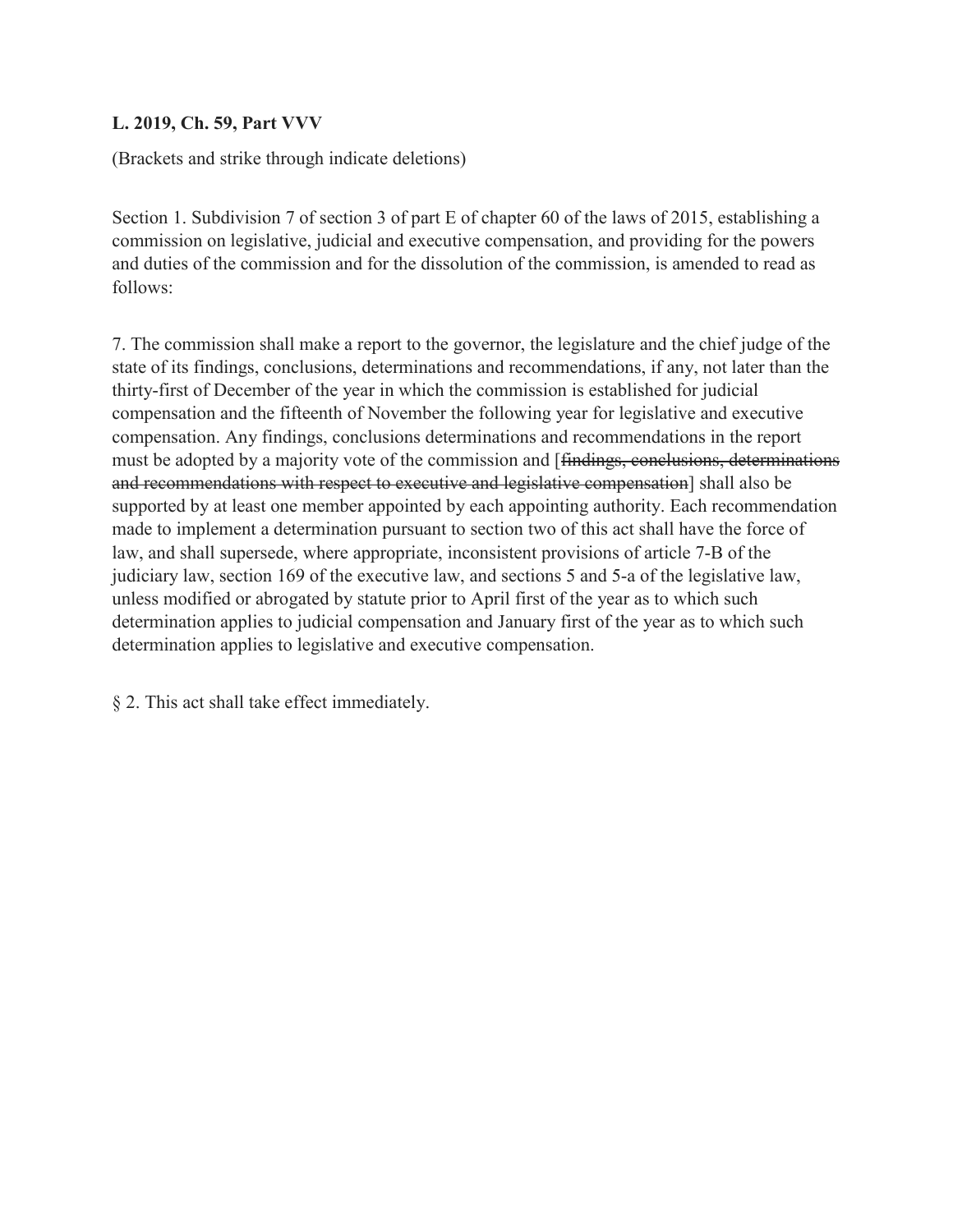## L. 2015, ch. 60, Part E

(Establishing Commission on Legislative, Judicial and Executive Compensation)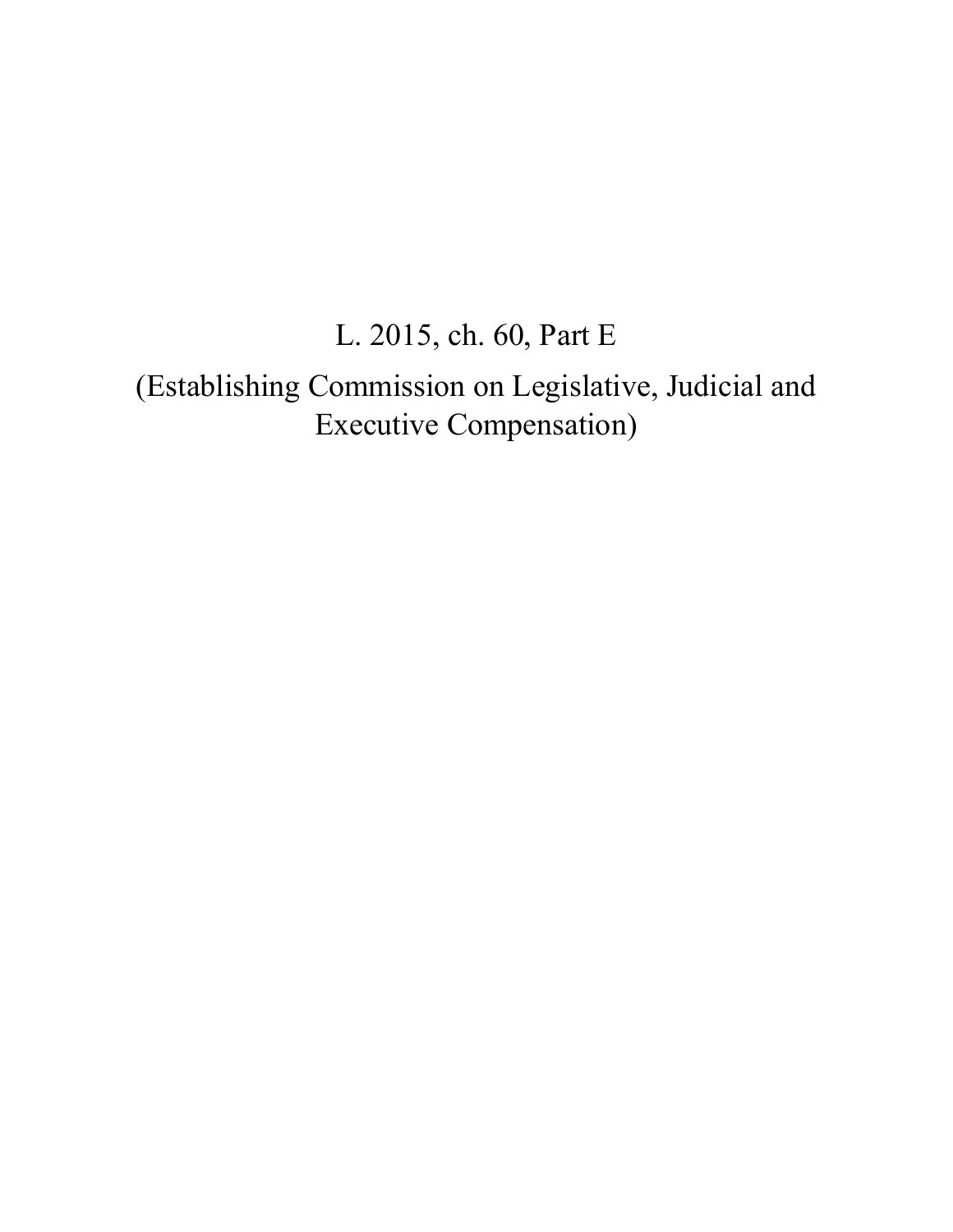**2** Section 1. Chapter 567 of the laws of 2010 relating to establishing a<br>**2** Section 1. Chapter 567 of the laws of 2010 relating to establishing a<br>**2** special commission on compensation, and providing for their powers and **3** Section 1. Chapter 567 of the laws of 2010 relating to establishing a<br>3 special commission on compensation, and providing for their powers and<br>4 duties: and to provide periodic salary increases to state officers is **4 due to analytical Section 1. Chapter 567 of the laws of 2010 relating to establishing a**<br>**4 duties; and to provide periodic salary increases to state officers is**<br>**5 DEDEALED** 3 special comm<br>4 duties; and<br>5 REPEALED.<br>5 3 1 OP 4 duties; and to provide periodic salary increases to state officers is<br>5 REPEALED.<br>6 § 2. 1. On the first of June of every fourth year, commencing June 1,<br>7 <sup>2015</sup> there shall be attablished a commission on logislative in **7** REPEALED.<br> **6** § 2. 1. On the first of June of every fourth year, commencing June 1,<br> **7** 2015, there shall be established a commission on legislative, judicial<br>
<sup>9</sup> 3nd arountive componention to are inc. avaluate and **8 2. 1.** On the first of June of every fourth year, commencing June 1,<br> **8 and executive compensation to examine, evaluate and make recommendations**<br> **8 with respect to adequate levels of compensation and populary bonofit** 2015, there shall be established a commission on legislative, judicial<br>8 and executive compensation to examine, evaluate and make recommendations<br>9 with respect to adequate levels of compensation and non-salary benefits<br>0 8 and executive compensation to examine, evaluate and make recommendations<br>9 with respect to adequate levels of compensation and non-salary benefits<br>10 for members of the legislature, judges and justices of the state-paid<br> 9 with respect to adequate levels of compensation and non-salary benefits<br>10 for members of the legislature, judges and justices of the state-paid<br>11 courts of the unified court system, statewide elected officials, and<br><sup>12</sup> 10 for members of the legislature, judges and justices of the state-paid<br>11 courts of the unified court system, statewide elected officials, and<br>12 those state officers referred to in section 169 of the executive law.<br>13 2 **13 2. (a) In accordance with the provisions of this section, the commis-12 those state officers referred to in section 169 of the executive law.**<br> **13 2. (a) In accordance with the provisions of this section, the commis-**<br> **14 sion shall examine:** (1) the prevailing adequacy of pay levels and 13 2. (a) In accordance with the provisions of this section, the commis-<br>14 sion shall examine: (1) the prevailing adequacy of pay levels and other<br>15 non-salary benefits received by members of the legislature, statewide<br>1 14 sion shall examine: (1) the prevailing adequacy of pay levels and other<br>15 non-salary benefits received by members of the legislature, statewide<br>16 elected officials, and those state officers referred to in section 169<br> 15 non-salary benefits received by members of the legislature, statewide<br>16 elected officials, and those state officers referred to in section 169<br>17 of the executive law; and<br>18 (2) the prevailing adequacy of pay levels a 16 elected officials, and those state officers referred to in section 169<br>17 of the executive law; and<br>18 (2) the prevailing adequacy of pay levels and non-salary benefits<br>19 received by the judges and justices of the stat 17 of the executive law; and<br>18 (2) the prevailing adequacy of pay levels and non-salary benefits<br>19 received by the judges and justices of the state-paid courts of the<br>20 unified court, system and bousing judges of the gi 18 (2) the prevailing adequacy of pay levels and non-salary benefits<br>19 received by the judges and justices of the state-paid courts of the<br>20 unified court system and housing judges of the civil court of the city<br>21 of No 19 received by the judges and justices of the state-paid courts of the unified court system and housing judges of the civil court of the city of New York and determine whether any of such pay levels warrant adjust-<br><sup>22</sup> me 20 unified cou<br>21 of New York<br>22 ment; and<br><sup>23</sup> (b) The 20 21 of New York and determine whether any of such pay levels warrant adjust-<br>22 ment; and<br>(b) The commission shall determine whether: (1) for any of the four<br>24 upars sermanaing on the first of April of such years following 22 ment; and<br>
23 (b) The commission shall determine whether: (1) for any of the four<br>
24 years commencing on the first of April of such years, following the year<br>
25 in which the commission is established, the annual salar (b) The commission shall determine whether: (1) for any of the four<br>24 years commencing on the first of April of such years, following the year<br>25 in which the commission is established, the annual salaries for the<br><sup>26</sup> in 24 years commencing on the first of April of such years, following the year<br>25 in which the commission is established, the annual salaries for the<br>26 judges and justices of the state-paid courts of the unified court system 25 in which the commission is established, the annual salaries for the<br>26 judges and justices of the state-paid courts of the unified court system<br>27 and housing judges of the civil court of the city of New York warrant an 26 judges and justi<br>27 and housing judg<br>28 increase; and<br>29 (2) on the fir 27 and housing judges of the civil court of the city of New York warrant an<br>28 increase; and<br>29 (2) on the first of January after the November general election at<br>30 which members of the state legislature are elected follo **38 increase; and<br>
29 (2) on the first of January after the November general election at<br>
30 which members of the state legislature are elected following the year in<br>
31 which the commission is established, and on the firs** 29 (2) on the first of January after the November general election at<br>30 which members of the state legislature are elected following the year in<br>31 which the commission is established, and on the first of January follow-<br> 30 which members of the state legislature are elected following the year in<br>31 which the commission is established, and on the first of January follow-<br>32 ing the next such election, the like annual salaries and allowances 31 which the commission is established, and on the first of January follow-<br>32 ing the next such election, the like annual salaries and allowances of<br>33 members of the legislature, and salaries of statewide elected officia 32 ing the next such election, the like annual salaries and allowances of<br>33 members of the legislature, and salaries of statewide elected officials<br>34 and state officers referred to in section 169 of the executive law<br><sup>25</sup> 33 members of the legislature, and salaries of statewide elected officials<br>34 and state officers referred to in section 169 of the executive law<br>35 warrant an increase.<br>36 3. In discharging its responsibilities under subdi **34 and state officers referred to in section 169 of the executive law**<br>35 warrant an increase.<br>36 3. In discharging its responsibilities under subdivision two of this<br>27 section the commission shall take inte asseurt all **35 warrant an increase.<br>36 3. In discharging its responsibilities under subdivision two of this<br>37 section, the commission shall take into account all appropriate factors<br>38 including but not limited to, the everall econo** 36 3. In discharging its responsibilities under subdivision two of this<br>37 section, the commission shall take into account all appropriate factors<br>38 including, but not limited to: the overall economic climate; rates of<br>in 37 section, the commission shall take into account all appropriate factors<br>38 including, but not limited to: the overall economic climate; rates of<br>39 inflation; changes in public-sector spending; the levels of compensatio 38 including, but not limited to: the overall economic climate; rates of inflation; changes in public-sector spending; the levels of compensation 40 and non-salary benefits received by executive branch officials and 1 legi **41 legislators of other states and of the federal government; the levels of** 40 and non-salary benefits received by executive branch officials and<br>41 legislators of other states and of the federal government; the levels of<br>42 compensation and non-salary benefits received by professionals in<br>43 cove 41 legislators of other states and of the federal government; the levels of<br>42 compensation and non-salary benefits received by professionals in<br>43 government, academia and private and nonprofit enterprise; and the<br>44 stat 42 compensation and non-salary benefits received by professionals in<br>43 government, academia and private and nonprofit enterprise; and the<br>44 state's ability to fund increases in compensation and non-salary bene-<br><sup>45 fit</sup> 43 government, academia and private and nonprofit enterprise; and the<br>44 state's ability to fund increases in compensation and non-salary bene-<br>45 fits.<br>8 3. 1. The commission shall consist of seven members to be appointed **46 § 3. 1. The commission shall consist of seven members to be appointed 47 as follows: three shall be appointed by the governor; one shall be 46** § 3.1. The commission shall consist of seven members to be appointed 47 as follows: three shall be appointed by the senate; one shall be appointed by the temporary president of the senate; one shall be appointed by th 47 as follows: three shall be appointed by the governor; one shall be appointed by the temporary president of the senate; one shall be appointed by the speaker of the assembly; and two shall be appointed by<br>the shief indee 48 appointed by the temporary president of the senate; one shall be<br>49 appointed by the speaker of the assembly; and two shall be appointed by<br>50 the chief judge of the state, one of whom shall serve as chair of the<br>51 com 49 appointed by the speaker of the assembly; and two shall be appointed by<br>
50 the chief judge of the state, one of whom shall serve as chair of the<br>
51 commission. With regard to any matters regarding legislative or execu 50 the chief judge of the state, one of whom shall serve as chair of the 51 commission. With regard to any matters regarding legislative or execu-<br>52 tive compensation, the chair shall preside but not vote. Vacancies in<br>53 51 commission. With regard to any matters regarding legislative or execu-<br>
52 tive compensation, the chair shall preside but not vote. Vacancies in<br>
53 the commission shall be filled in the same manner as original appoint-52 tive compensation, the chair shall preside but not vote. Vacancies in<br>53 the commission shall be filled in the same manner as original appoint-<br>54 ments. To the extent practicable, members of the commission shall have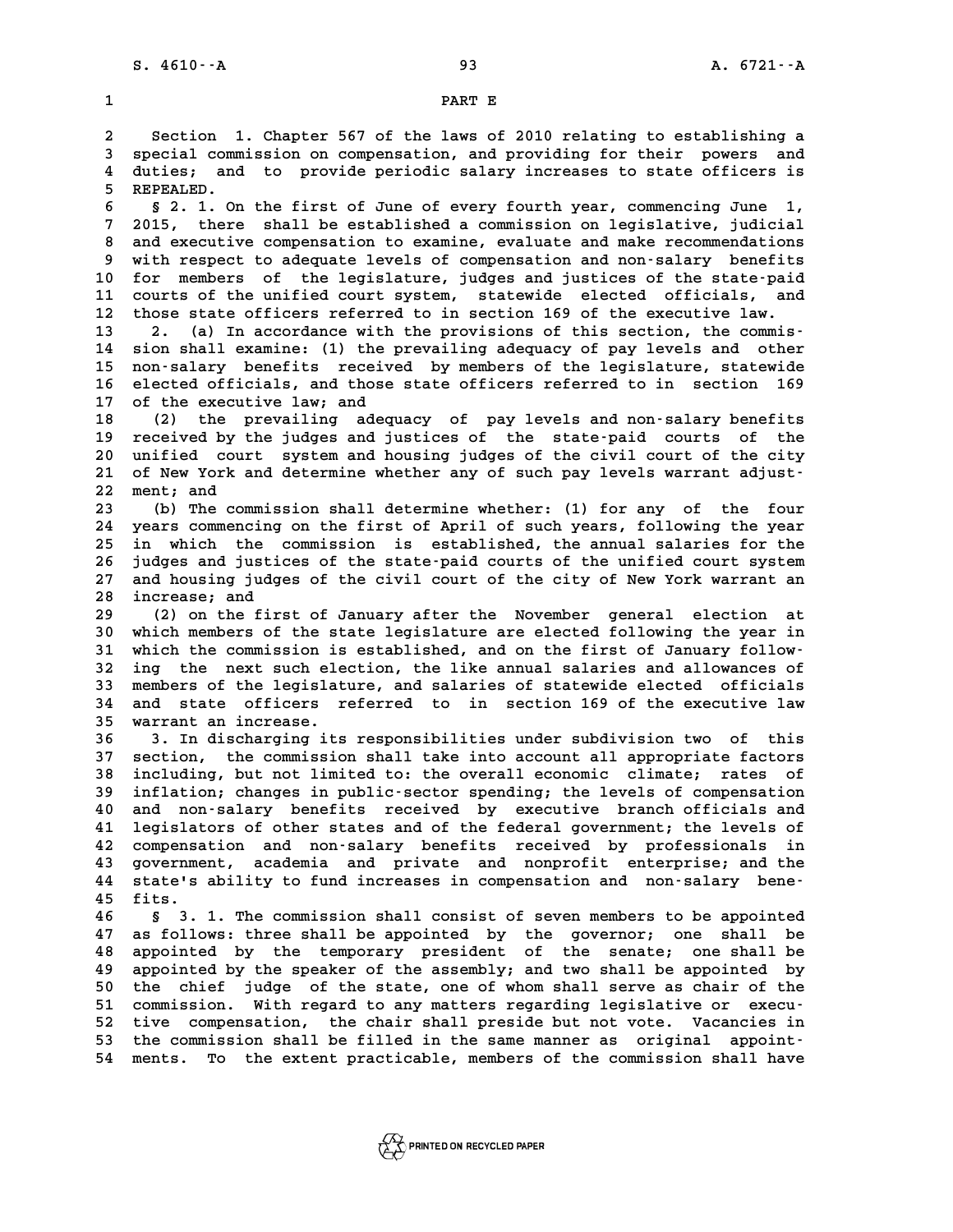**1** experience in one or more of the following: determination of executive<br> **1** experience in one or more of the following: determination of executive<br> **1** componention buman resource administration or financial management **2** experience in one or more of the following: determination of executive compensation, human resource administration or financial management. **3** 2. The commission shall only meet within the state, may hold public<br> **3** 2. The commission shall only meet within the state, may hold public<br>
<sup>1</sup> begring at least one of which shall be onen for the public is provide

2 compensation, human resource administration or financial management.<br>
4 hearings, at least one of which shall be open for the public to provide<br>  $\frac{1}{2}$  comments and shall be public and shall be open for the public to 3 2. The commission shall only meet within the state, may hold public<br>4 hearings, at least one of which shall be open for the public to provide<br>5 comments and shall have all the powers of a legislative committee pursu-<br>5 a **6 4** hearings, at least one of which shall be open for the public to provide<br>5 comments and shall have all the powers of a legislative committee pursu-<br>6 ant to the legislative law. It shall be governed by articles 6, 6-A 5 comments and shall have all the powers of a legislative committee pursu-<br>6 ant to the legislative law. It shall be governed by articles 6, 6-A and<br>7 7 of the public officers law.<br>8 3. The members of the commission shall **8 3. The members of the commission shall receive no compensation for**

**9 their services but shall be allowed their actual and necessary expenses 10 incurred in the performance of their duties hereunder.** 9 their services but shall be allowed their actual and necessary expenses<br>10 incurred in the performance of their duties hereunder.<br>11 4. No member of the commission shall be disqualified from holding any<br>12 other public o

10 incurred in the performance of their duties hereunder.<br>
11 4. No member of the commission shall be disqualified from holding any<br>
12 other public office or employment, nor shall he or she forfeit any such<br>
13 office or 11 4. No member of the commission shall be disqualified from holding any<br>12 other public office or employment, nor shall he or she forfeit any such<br>13 office or employment by reason of his or her appointment pursuant to<br>14 12 other public office or employment, nor shall he or she forfeit any such<br>13 office or employment by reason of his or her appointment pursuant to<br>14 this section, notwithstanding the provisions of any general, special or<br> 13 office or employment by reason of his or her appointment pursuant to<br>14 this section, notwithstanding the provisions of any general, special or<br>15 local law, regulation, ordinance or city charter.<br>16 5. To the maximum e 14 this section, notwithstanding the provisions of any general, special or<br>15 local law, regulation, ordinance or city charter.<br>16 5. To the maximum extent feasible, the commission shall be entitled to<br>17 request and requi

15 local law, regulation, ordinance or city charter.<br>
16 5. To the maximum extent feasible, the commission shall be entitled to<br>
17 request and receive and shall utilize and be provided with such facili-<br>
<sup>19</sup> tion procura 16 5. To the maximum extent feasible, the commission shall be entitled to<br>17 request and receive and shall utilize and be provided with such facili-<br>18 ties, resources and data of any court, department, division, board,<br>hy 17 request and receive and shall utilize and be provided with such facili-<br>18 ties, resources and data of any court, department, division, board,<br>19 bureau, commission, agency or public authority of the state or any poli-<br> 18 ties, resources and data of any court, department, division, board,<br>19 bureau, commission, agency or public authority of the state or any poli-<br>20 tical subdivision thereof as it may reasonably request to carry out<br>21 p 20 bureau, commission, agency or public authority of the state or any poli-<br>20 tical subdivision thereof as it may reasonably request to carry out<br>21 properly its powers and duties pursuant to this section.<br>22 6. The commi 20 tical subdivision thereof as it may reasonably request to carry out<br>
21 properly its powers and duties pursuant to this section.<br>
22 6. The commission may request, and shall receive, reasonable assist-<br>
23 ance from sta

21 properly its powers and duties pursuant to this section.<br>22 6. The commission may request, and shall receive, reasonable assist-<br>23 ance from state agency personnel as necessary for the performance of its<br><sup>24</sup> function 22 6. The c.<br>23 ance from st.<br>24 function. 23 ance from state agency personnel as necessary for the performance of its<br>24 function.<br>25 7. The commission shall make a report to the governor, the legisla-<br>26 ture and the shief indee of the state of its findings, cons

24 function.<br>25 7. The commission shall make a report to the governor, the legisla-<br>26 ture and the chief judge of the state of its findings, conclusions,<br>27 determinations and recommondations if any not later than the thi 7. The commission shall make a report to the governor, the legisla-<br>
26 ture and the chief judge of the state of its findings, conclusions,<br>
27 determinations and recommendations, if any, not later than the thirty-<br>
28 fir 7. The commission shall make a report to the governor, the legisla-<br>26 ture and the chief judge of the state of its findings, conclusions,<br>27 determinations and recommendations, if any, not later than the thirty-<br>28 first 27 determinations and recommendations, if any, not later than the thirty-<br>28 first of December of the year in which the commission is established for<br>29 judicial compensation and the fifteenth of November the following yea 28 first of December of the year in which the commission is established for<br>29 judicial compensation and the fifteenth of November the following year<br>30 for legislative and executive compensation. Any findings, conclusions 30 judicial compensation and the fifteenth of November the following year<br>30 for legislative and executive compensation. Any findings, conclusions,<br>31 determinations and recommendations in the report must be adopted by a<br><sup></sup> 30 for legislative and executive compensation. Any findings, conclusions,<br>31 determinations and recommendations in the report must be adopted by a<br>32 majority vote of the commission and findings, conclusions, determi-<br>33 n 31 determinations and recommendations in the report must be adopted by a<br>32 majority vote of the commission and findings, conclusions, determi-<br>33 nations and recommendations with respect to executive and legislative<br>24 co 32 majority vote of the commission and findings, conclusions, determi-<br>33 nations and recommendations with respect to executive and legislative<br>34 compensation shall also be supported by at least one member appointed by<br>25 33 nations and recommendations with respect to executive and legislative<br>34 compensation shall also be supported by at least one member appointed by<br>35 each appointing authority. Each recommendation made to implement a<br>36 34 compensation shall also be supported by at least one member appointed by<br>35 each appointing authority. Each recommendation made to implement a<br>36 determination pursuant to section two of this act shall have the force<br><sup>3</sup> 35 each appointing authority. Each recommendation made to implement a<br>36 determination pursuant to section two of this act shall have the force<br>37 of law, and shall supersede, where appropriate, inconsistent provisions<br>38 36 determination pursuant to section two of this act shall have the force<br>37 of law, and shall supersede, where appropriate, inconsistent provisions<br>38 of article 7-B of the judiciary law, section 169 of the executive law, 37 of law, and shall supersede, where appropriate, inconsistent provisions<br>38 of article 7-B of the judiciary law, section 169 of the executive law,<br>39 and sections 5 and 5-a of the legislative law, unless modified or abro **40 gated by statute prior to April first of the year as to which such** 39 and sections 5 and 5-a of the legislative law, unless modified or abro-<br>40 gated by statute prior to April first of the year as to which such<br>41 determination applies to judicial compensation and January first of the<br>42 40 gated by statute prior to April first of the year as to which such<br>41 determination applies to judicial compensation and January first of the<br>42 year as to which such determination applies to legislative and executive<br>4 41 determination ap:<br>42 year as to which<br>43 compensation.<br><sup>44</sup> <sup>8</sup> Upon the 1 **42 year as to which such determination applies to legislative and executive**<br>**43 compensation.**<br>**8. Upon the making of its report as provided in subdivision seven of<br>this section, each commission established pursuant to t** 

43 compensation.<br>44 8. Upon the making of its report as provided in subdivision seven of<br>45 this section, each commission established pursuant to this section shall<br>46 be deemed dissolved. 45 this section, each commission established pursuant to this section shall<br>46 be deemed dissolved.<br>47 § 4. Date of entitlement to salary increase. Notwithstanding the

**47 § 4. Date of entitlement to salary increase. Notwithstanding the 46 be deemed dissolved.**<br>47 § 4. Date of entitlement to salary increase. Notwithstanding the<br>48 provisions of this act or of any other law, each increase in salary or<br>49 componention of any officer or employee provided by **47** § 4. Date of entitlement to salary increase. Notwithstanding the<br>48 provisions of this act or of any other law, each increase in salary or<br>49 compensation of any officer or employee provided by this act shall be<br>50 ad 48 provisions of this act or of any other law, each increase in salary or<br>49 compensation of any officer or employee provided by this act shall be<br>50 added to the salary or compensation of such officer or employee at the<br>5 compensation of any officer or employee provided by this act shall be<br>50 added to the salary or compensation of such officer or employee at the<br>51 beginning of that payroll period the first day of which is nearest to<br>52 th 50 added to the salary or compensation of such officer or employee at the<br>51 beginning of that payroll period the first day of which is nearest to<br>52 the effective date of such increase as provided in this act, or at the<br>5 51 beginning of that payroll period the first day of which is nearest to<br>52 the effective date of such increase as provided in this act, or at the<br>53 beginning of the earlier of two payroll periods the first days of which<br> 52 the effective date of such increase as provided in this act, or at the<br>53 beginning of the earlier of two payroll periods the first days of which<br>54 are nearest but equally near to the effective date of such increase as **53 beginning of the earlier of two payroll periods the first days of which<br>54 are nearest but equally near to the effective date of such increase as<br>55 provided in this act; provided, however, the payment of such salary**<br> 54 are nearest but equally near to the effective date of such increase as<br>55 provided in this act; provided, however, the payment of such salary<br>56 increase pursuant to this section on a date prior thereto instead of on